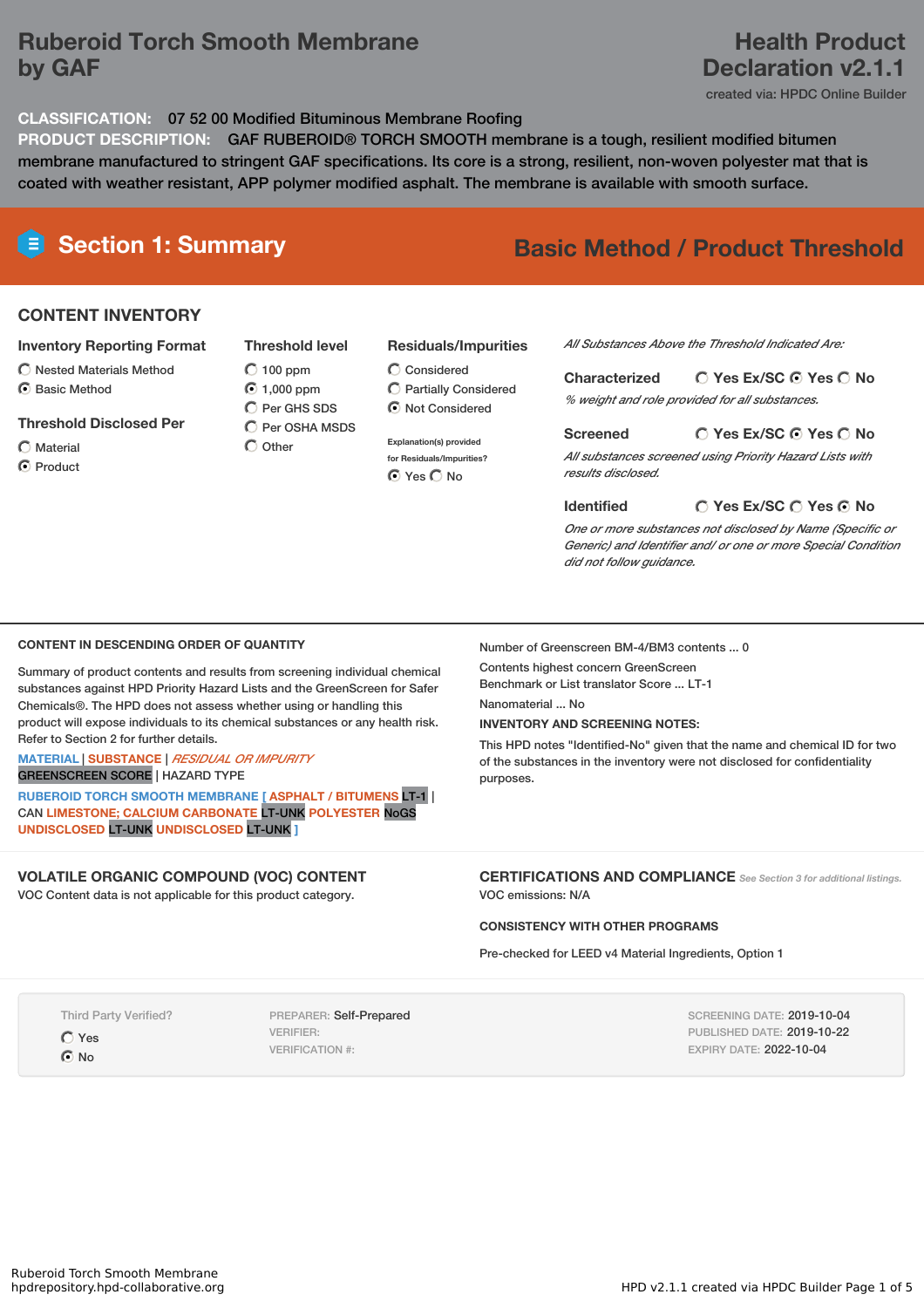This section lists contents in a product based on specific threshold(s) and reports detailed health information including hazards. This *HPD uses the inventory method indicated above, which is one of three possible methods:*

- *Basic Inventory method with Product-level threshold.*
- *Nested Material Inventory method with Product-level threshold*
- *Nested Material Inventory method with individual Material-level thresholds*

Definitions and requirements for the three inventory methods and requirements for each data field can be found in the HPD Open *Standard version 2.1.1, available on the HPDC website at: [www.hpd-collaborative.org/hpd-2-1-1-standard](https://www.hpd-collaborative.org/hpd-2-1-1-standard)*

# **RUBEROID TORCH SMOOTH MEMBRANE**

PRODUCT THRESHOLD: 1000 ppm **RESIDUALS AND IMPURITIES CONSIDERED:** No

RESIDUALS AND IMPURITIES NOTES: Residuals and impurities have not been considered yet for this product.

OTHER PRODUCT NOTES: Torch-Applied Modified Bitumen Roofing

# **ASPHALT / BITUMENS** ID: **8052-42-4** HAZARD SCREENING METHOD: **Pharos Chemical and Materials Library** HAZARD SCREENING DATE: **2019-10-04** %: **50.00 - 65.00** GS: **LT-1** RC: **None** NANO: **No** ROLE: **Base Material** HAZARD TYPE AGENCY AND LIST TITLES WARNINGS CANCER **IARC** IARC Group 2b - Possibly carcinogenic to humans CANCER CANCER CA EPA - Prop 65 Carcinogen CANCER **CANCER** US CDC - Occupational Carcinogens **Occupational Carcinogen** CANCER **IARC** IARC **GROUP 2B - Possibly carcinogenic to humans - inhaled from** occupational sources CANCER MAK MAK Carcinogen Group 3B - Evidence of carcinogenic effects but not sufficient for classification

SUBSTANCE NOTES:

| <b>LIMESTONE: CALCIUM CARBONATE</b><br><b>ID: 1317-65-3</b>    |                        |                                   |                 |                                                |
|----------------------------------------------------------------|------------------------|-----------------------------------|-----------------|------------------------------------------------|
| HAZARD SCREENING METHOD: Pharos Chemical and Materials Library |                        | HAZARD SCREENING DATE: 2019-10-04 |                 |                                                |
| %: 25.00 - 40.00                                               | <b>GS: LT-UNK</b>      | RC: None                          | NANO: <b>No</b> | ROLE: Weight, UV Blocker                       |
| <b>HAZARD TYPE</b>                                             | AGENCY AND LIST TITLES | WARNINGS                          |                 |                                                |
| None found                                                     |                        |                                   |                 | No warnings found on HPD Priority Hazard Lists |
| <b>SUBSTANCE NOTES:</b>                                        |                        |                                   |                 |                                                |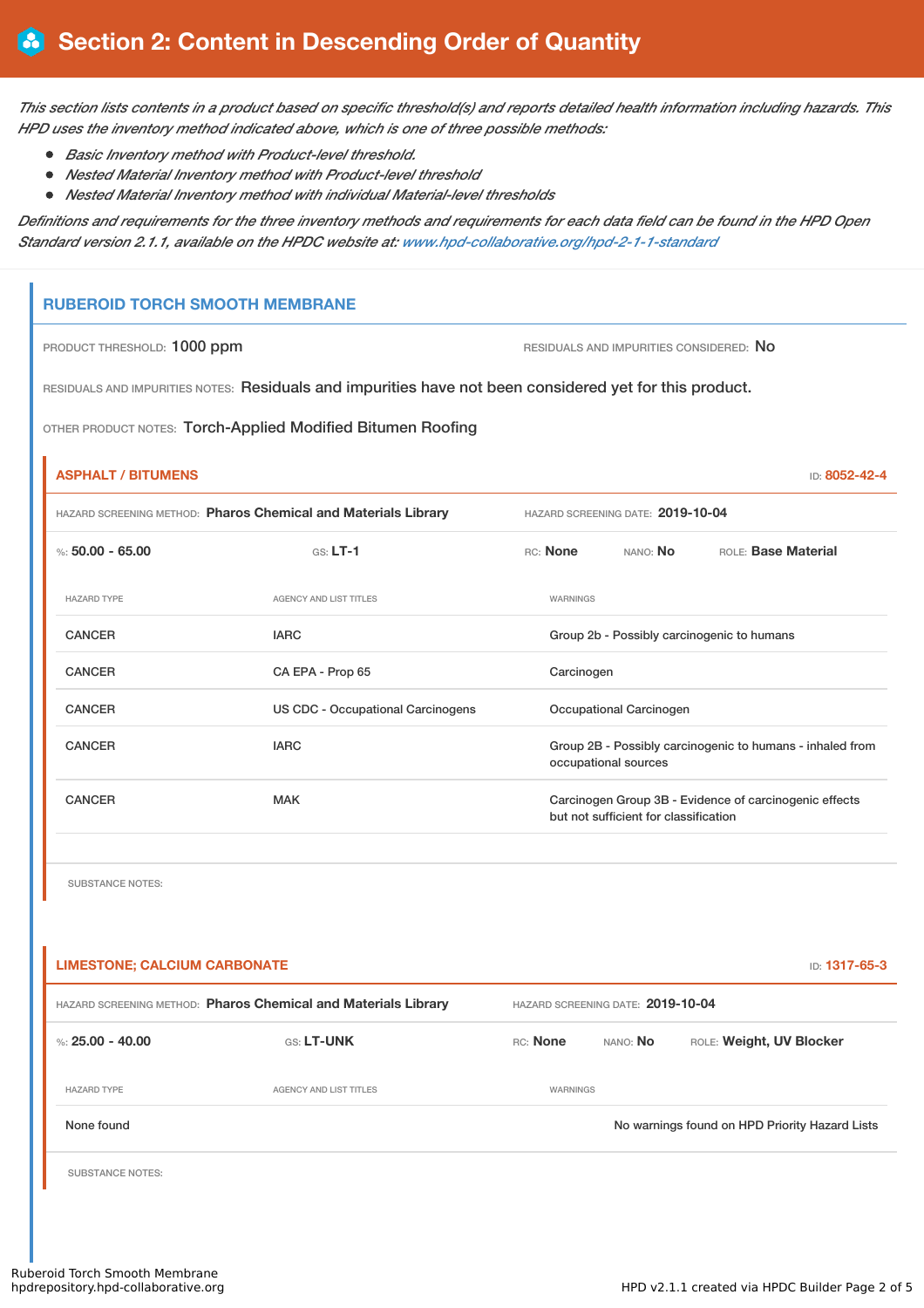| <b>POLYESTER</b>                                               |                                                                                                  |                                   |                                   | ID: 113669-95-7                                |
|----------------------------------------------------------------|--------------------------------------------------------------------------------------------------|-----------------------------------|-----------------------------------|------------------------------------------------|
| HAZARD SCREENING METHOD: Pharos Chemical and Materials Library |                                                                                                  | HAZARD SCREENING DATE: 2019-10-04 |                                   |                                                |
| %: $5.00 - 15.00$                                              | GS: NoGS                                                                                         | RC: None                          | NANO: No                          | ROLE: Reinforcement                            |
| <b>HAZARD TYPE</b>                                             | <b>AGENCY AND LIST TITLES</b>                                                                    | WARNINGS                          |                                   |                                                |
| None found                                                     |                                                                                                  |                                   |                                   | No warnings found on HPD Priority Hazard Lists |
| SUBSTANCE NOTES: Reinforcement                                 |                                                                                                  |                                   |                                   |                                                |
|                                                                |                                                                                                  |                                   |                                   |                                                |
| <b>UNDISCLOSED</b>                                             |                                                                                                  |                                   |                                   |                                                |
| HAZARD SCREENING METHOD: Pharos Chemical and Materials Library |                                                                                                  |                                   |                                   |                                                |
|                                                                |                                                                                                  |                                   | HAZARD SCREENING DATE: 2019-10-04 |                                                |
| %: $1.00 - 5.00$                                               | GS: LT-UNK                                                                                       | RC: None                          | NANO: No                          | ROLE: Asphalt Modifier                         |
| <b>HAZARD TYPE</b>                                             | <b>AGENCY AND LIST TITLES</b>                                                                    | WARNINGS                          |                                   |                                                |
| None found                                                     |                                                                                                  |                                   |                                   | No warnings found on HPD Priority Hazard Lists |
|                                                                | SUBSTANCE NOTES: The substance ID and name have not been disclosed for confidentiality purposes. |                                   |                                   |                                                |
|                                                                |                                                                                                  |                                   |                                   |                                                |
| <b>UNDISCLOSED</b>                                             |                                                                                                  |                                   |                                   |                                                |

| %: 0.00 - 1.00     | <b>GS: LT-UNK</b>      | RC: None        | NANO: <b>No</b> | ROLE: Asphalt Modifier                         |
|--------------------|------------------------|-----------------|-----------------|------------------------------------------------|
| <b>HAZARD TYPE</b> | AGENCY AND LIST TITLES | <b>WARNINGS</b> |                 |                                                |
| None found         |                        |                 |                 | No warnings found on HPD Priority Hazard Lists |

SUBSTANCE NOTES: The substance ID and name have not been disclosed for confidentiality purposes.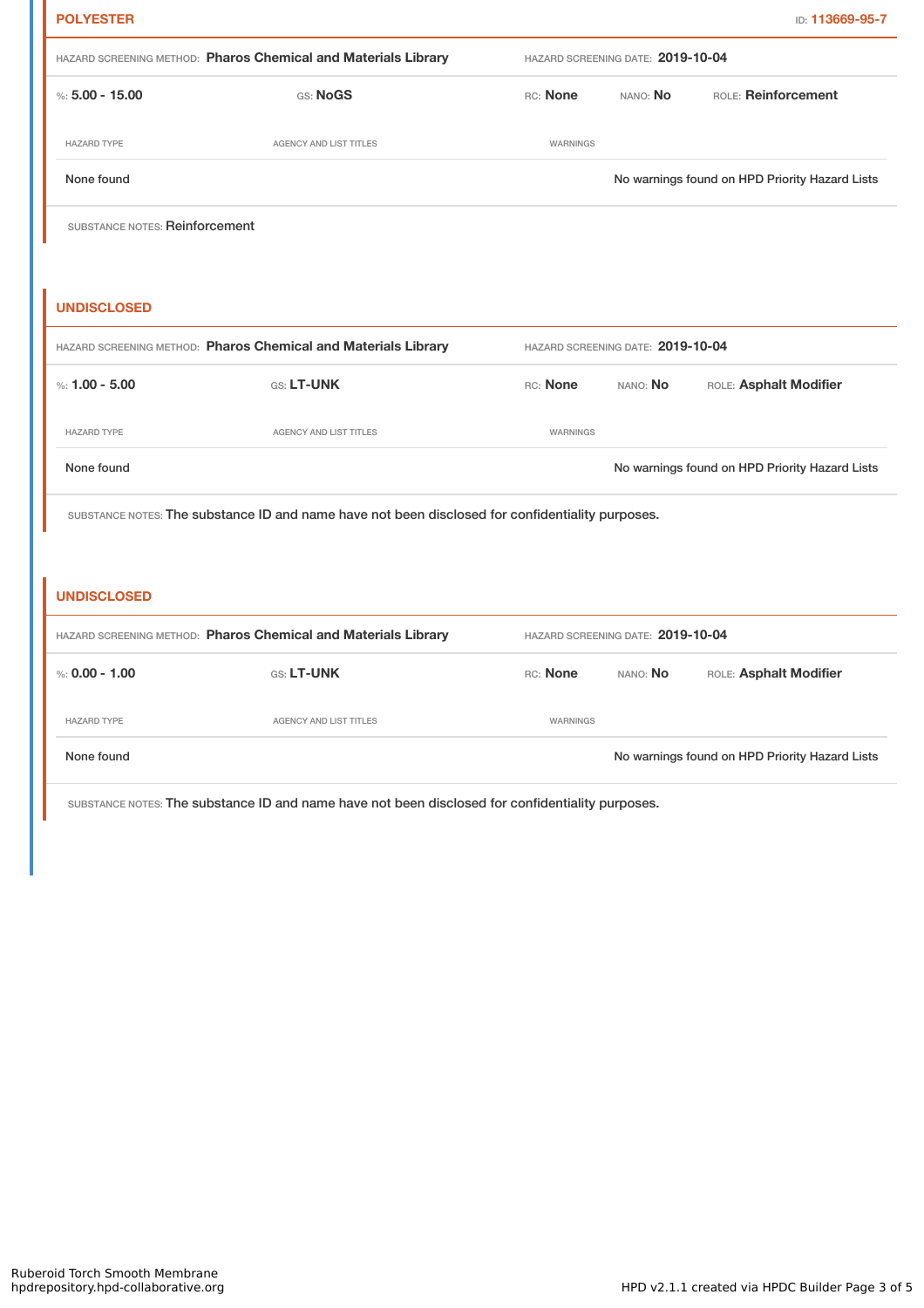This section lists applicable certification and standards compliance information for VOC emissions and VOC content. Other types of *health or environmental performance testing or certifications completed for the product may be provided.*

| <b>VOC EMISSIONS</b>                                          | N/A                            |                     |                       |  |
|---------------------------------------------------------------|--------------------------------|---------------------|-----------------------|--|
| CERTIFYING PARTY: Self-declared<br>APPLICABLE FACILITIES: ALL | ISSUE DATE: 2019-<br>$10 - 01$ | <b>EXPIRY DATE:</b> | CERTIFIER OR LAB: N/A |  |
| CERTIFICATE URL:                                              |                                |                     |                       |  |

CERTIFICATION AND COMPLIANCE NOTES: VOC Emissions testing has not been performed for this product.

# **Section 4: Accessories**

This section lists related products or materials that the manufacturer requires or recommends for installation (such as adhesives or fasteners), maintenance, cleaning, or operations. For information relating to the contents of these related products, refer to their *applicable Health Product Declarations, if available.*

No accessories are required for this product.

# **Section 5: General Notes**